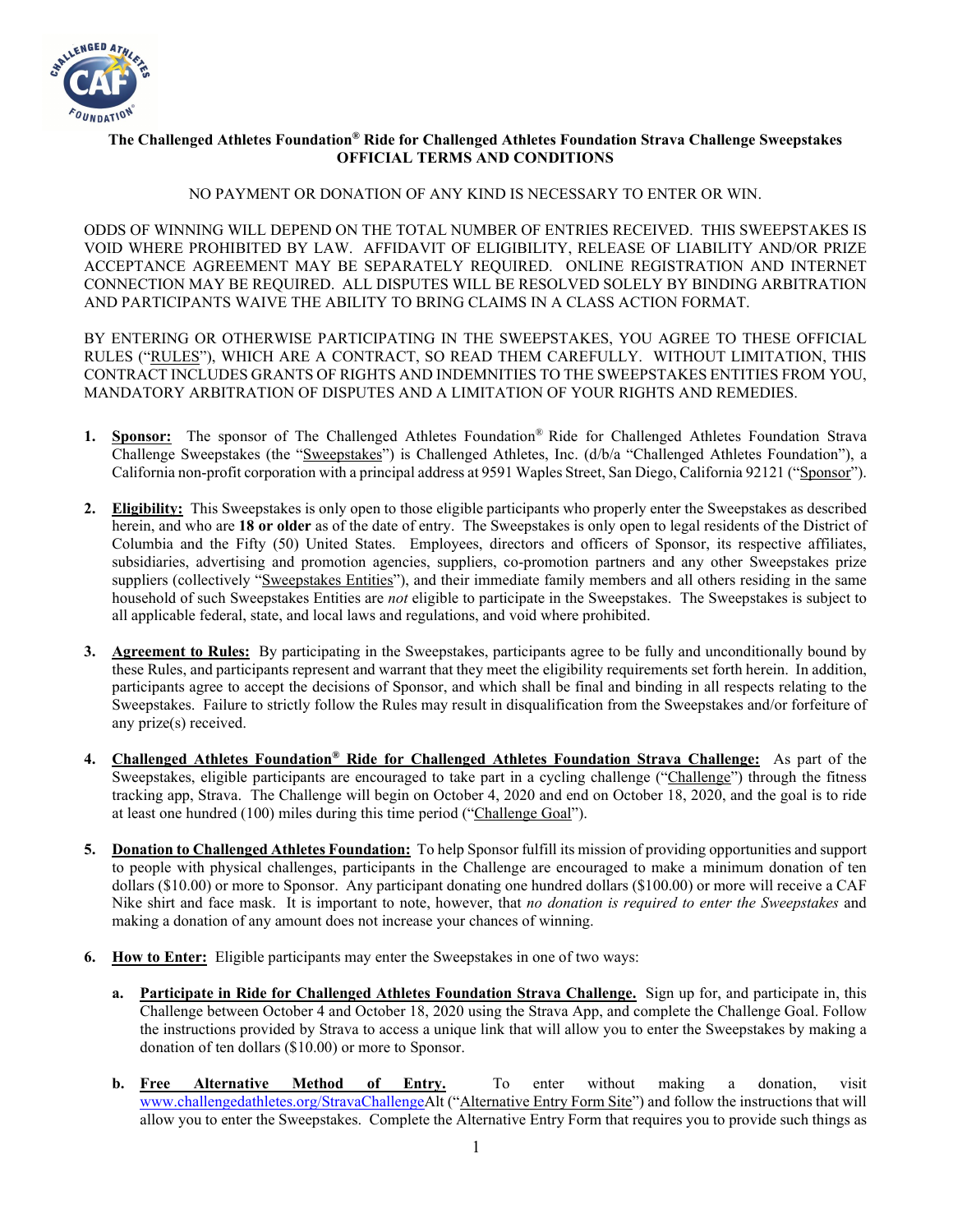

first name, last name, your legal address and age. You will then automatically receive one (1) entry into the Sweepstakes, and be included in a chance to win prizes as described in these Rules. Only one (1) entry is permitted for each individual. Your form must be received by Sponsor no later than 11:59:59 pm (Pacific Standard Time) on October 18, 2020 (according to Sponsor's computer system) in order to be considered eligible.

Each entry must fulfill all Sweepstakes requirements, as specified, to be eligible to win a prize. Entries that are incomplete, illegible, corrupted, damaged, destroyed, false, forged, lost, late, misdirected, deceptive, or do otherwise not adhere to the Rules may be disqualified at the sole discretion of Sponsor. Participants may enter only once and must complete and provide all information requested. Participants may not enter more times than indicated by using multiple email addresses, identities or devices in an attempt to circumvent the Rules. Any entries submitted by participants determined to be using fraudulent entry methods or other attempts to circumvent the Rules will be disqualified and/or forfeit any prize(s).

**7. Prizes:** All participants who successfully complete Challenge Goal described above will receive a CAF Challenge Digital Finisher's Badge on Strava. In addition, all eligible Sweepstakes entrants will qualify for a chance to win the following: (collectively, "Prizes").

> **Grand Prize (1):** [Canyon](https://www.canyon.com/en-us/) Ultimate CF SLX Disc 8.0 Bike

**Runner-Up (2):** [100%](https://www.100percent.com/) Peter Sagan ultra-limited 24 karat gold Speedtrap® glasses (1 of only 50 pairs produced!)

**Great Prizes:** [NormaTec](https://normatec.hyperice.com/) PULSE 2.0 Leg Recovery System boots (1) [Hypervolt](https://hyperice.com/) handheld percussion massage gun (1) [Vega](https://myvega.com/) Gift Packs (3) CAF Gear – Custom CAF XTERRA Goodie Bag with Nike shirt, shorts, hat, and water bottle (3)

All sweepstakes entrants will also receive a 25% off code to shop at the [CAF Store.](https://challengedathletes.myshopify.com/)

Winners will be notified via the email they provide, and will receive their Prizes by email, mail, or as otherwise instructed by Sponsor. Actual/appraised value may differ at time the Prizes are awarded. The specifics of the Prizes shall be solely determined by the Sponsor. No cash or other Prize substitution is permitted unless otherwise described above, and except at Sponsor's sole discretion. All Prizes are nontransferable and cannot be resold or exchanged for cash if a non-cash Prize. Any and all Prize related expenses, including without limitation any and all federal, state, and/or local taxes shall be the sole responsibility of each winner. The winner(s) may be required to provide Sponsor with a valid social security number or tax identification number before the Prizes will be awarded for tax reporting purposes. An IRS Form 1099, or similar tax form, may be issued in the name of winner(s), for the actual value of the Prizes received. Any unclaimed Prizes will be forfeited. A Prize, if legitimately claimed, will be awarded, but Sponsor is not responsible for and will not replace any lost, mutilated or stolen Prizes. If the winner does not accept or use the entire Prize, the unaccepted or unused part of the Prize will be forfeited and Sponsor will have no further obligation with respect to that Prize or portion of the Prize. Acceptance of Prize constitutes permission for Sponsor to use winner's name, likeness, and entry for purposes of advertising and trade without further compensation, unless prohibited by law.

- **8. Odds:** The odds of winning depend on the number of eligible entries received. Each eligible entry received as described above has an equal chance of winning.
- **9. Winner Selection and Notification:** Winners of the Sweepstakes will be selected in a random drawing under the supervision of the Sponsor. Winners will be notified via email to the email address they entered the Sweepstakes within five (5) days following the winner selection. Sponsor shall have no liability for a winner's failure to receive notices due to winner's spam, junk e-mail or other security settings or for winner's provision of incorrect or otherwise non-functioning contact information. If the selected winner cannot be contacted, is ineligible, fails to claim the prize within fifteen (15) days from the time award notification was sent, or fails to timely return a completed and executed declaration and releases as required, prize may be forfeited and an alternate winner selected. The receipt by a winner of any prize offered in this Sweepstakes is conditioned upon compliance with any and all federal and state laws and regulations. ANY VIOLATION OF THESE RULES BY ANY WINNER (AT SPONSOR'S SOLE DISCRETION) WILL RESULT IN SUCH WINNER'S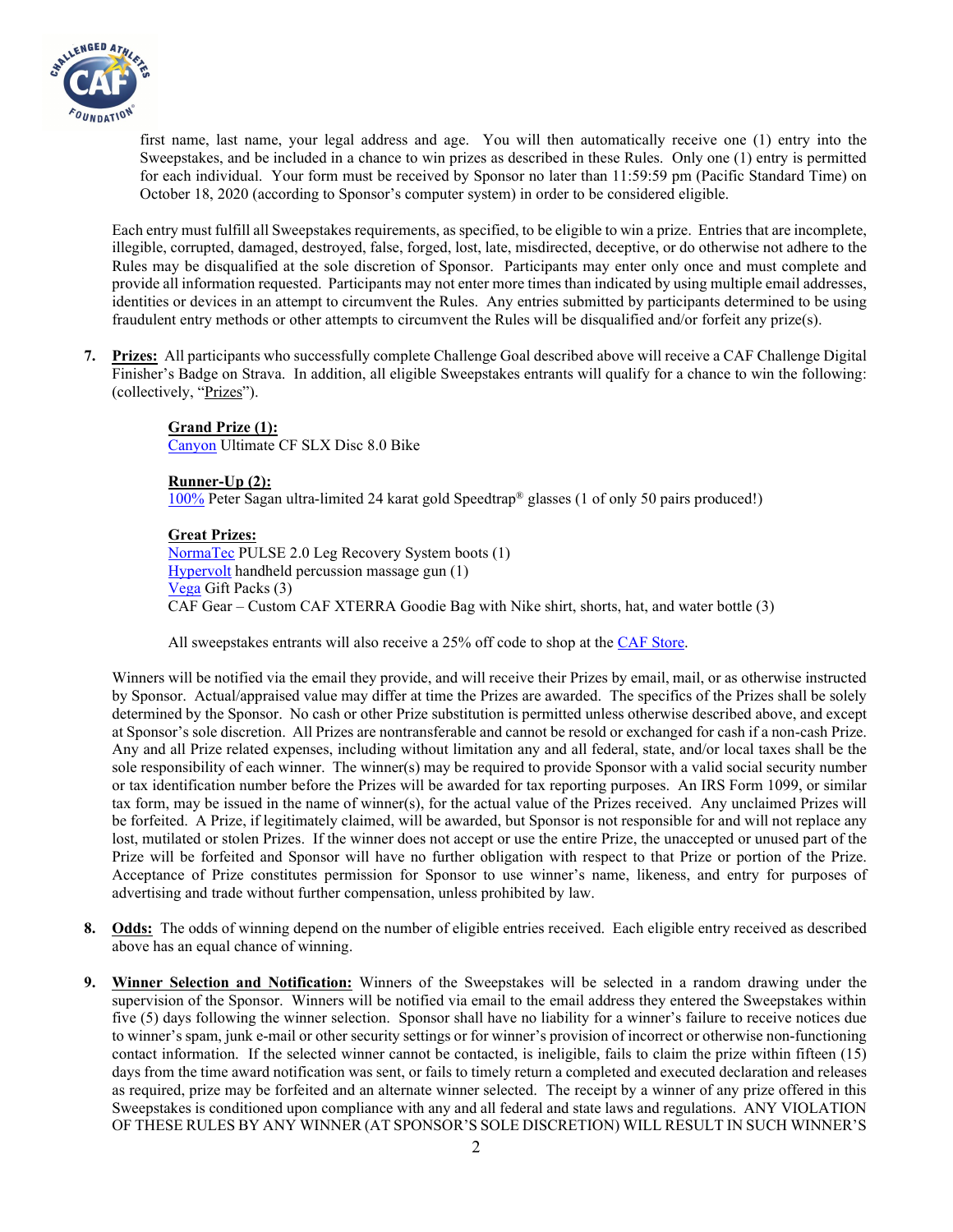

DISQUALIFICATION AS A WINNER OF THE SWEEPSTAKES AND ALL PRIVILEGES AS WINNER WILL BE IMMEDIATELY TERMINATED.

- **10. Rights Granted By Participants:** By entering this Sweepstakes, participants understand that the Sweepstakes Entities, anyone acting on their behalf, and their respective licensees, successors and assigns, will have the irrevocable right, where permitted by law, without any further notice, review or consent, to print, publish, broadcast, distribute, and use, worldwide in any media now known or hereafter in perpetuity and throughout the world, participant's entry, including, without limitation, the entry and winner's name, portrait, picture, voice, likeness, image or statements about the Sweepstakes, and biographical information as news, publicity or information and for trade, advertising, public relations and promotional purposes without any further compensation. By entering the Sweepstakes participants agree to receive email newsletters periodically from Sponsor. Participants may opt-out of receiving these communications at any time by clicking the unsubscribe link in the newsletter.
- **11. Suspension / Modification / Termination:** Sponsor reserves the right, in its sole discretion to cancel, terminate, modify or suspend the Sweepstakes should (in its sole discretion) a virus, bug, non-authorized human intervention, fraud or other causes beyond its control corrupt or affect the administration, security, fairness or proper conduct of the Sweepstakes. In such case, Sponsor may select the winners from all eligible entries received prior to and/or after (if appropriate) the action taken by Sponsor. Sponsor reserves the right at its sole discretion to disqualify any individual who tampers or attempts to tamper with the entry process or the operation of the Sweepstakes or website or violates these Rules. Sponsor has the right, in its sole discretion, to maintain the integrity of the Sweepstakes, to void votes for any reason, including, but not limited to, multiple entries from the same user from different IP addresses, multiple entries from the same computer in excess of that allowed by sweepstakes rules, or the use of bots, macros or scripts or other technical means for entering. Any attempt by an participant to deliberately damage any web site or undermine the legitimate operation of the Sweepstakes may be a violation of criminal and civil laws and should such an attempt be made, Sponsor reserves the right to seek damages from any such person to the fullest extent permitted by law.
- **12. Third-Party Apps or Websites:** Where a Sweepstakes involves access to or use of a third party app or website, including the Strava App (collectively, "Third Party Website"), entrant understands and agrees that: (a) Sponsor has no control over the Third Party Website whatsoever; (b) participant is solely and fully responsible for his dealings with the Third Party Website and is alone responsible for making whatever investigation he or she feels is needed or useful before commencement of dealings, and taking all precautions deemed necessary to protect himself or herself from viruses, worms, Trojan horses, malware and other harmful or destructive materials potentially residing on the Third Party Website; and (c) Sponsor disclaims all responsibility for any harm resulting from entrant's access to or use of a Third Party Website. Sponsor further assumes no responsibility for any error, omission, interruption, deletion, defect, delay in operation or transmission, communications line failure, theft or destruction, unauthorized access to or alteration of entries, or any problem or technical malfunctions of any telephone network or line, computer online systems, servers, or providers, computer equipment, software, failure of any online Sweepstakes entry to be received on account of technical problems or traffic congestion on the Internet or at any website (including a Third Party Website), or any combination thereof, which may limit an entrant's ability to participate in the Sweepstakes.
- **13. Donations - Non-Refundable / Tax Receipt:** Any and all donations made to Sponsor are non-refundable and Sponsor will send donor a tax receipt based on amount donated.
- **14. Limitation of Liability:** By entering the Sweepstakes, participants agree to release and hold harmless Sweepstakes Entities and their subsidiaries, affiliates, advertising and promotion agencies, partners, representatives, agents, successors, assigns, employees, officers and directors from any liability, illness, injury, death, loss, litigation, claim or damage that may occur, directly or indirectly, whether caused by negligence or not, from (i) such participant's involvement and participation in the Sweepstakes (including, but not limited to, the Challenge and any risks that may be presented through Covid-19 or similar bacteria or virus, relating thereto) and/or his/her acceptance, possession, use, or misuse of any prize or any portion thereof, (ii) technical failures of any kind, including but not limited to the malfunctioning of any computer, cable, network, hardware or software; (iii) the unavailability or inaccessibility of any transmissions or telephone or internet service; (iv) unauthorized human intervention in any part of the entry process or the Sweepstakes; (v) electronic or human error which may occur in the administration of the Sweepstakes or the processing of entries. Participants further understand and agree that all rights under Section 1542 of the Civil Code of California ("Section 1542") and any similar law of any state or territory of the United States, that may be applicable with respect to the foregoing release are hereby expressly and forever waived. Participants acknowledge that Section 1542 provides that: "A GENERAL RELEASE DOES